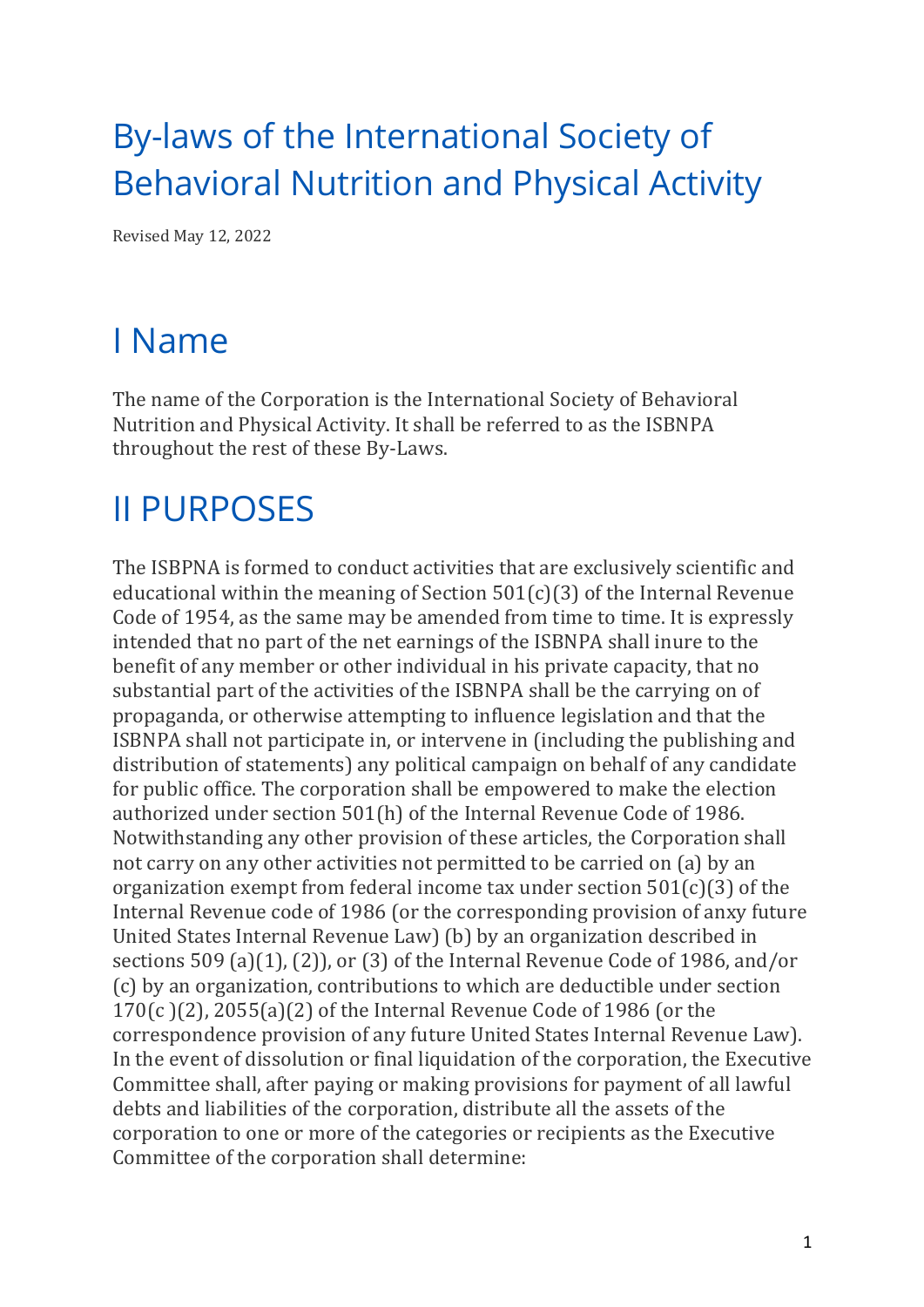(a) a non-profit organization or organizations which may have been created to succeed the corporation, as long as such organization or each of such organizations shall then qualify as a governmental unit under section  $170(c)$ of the Internal Revenue Code of 1986 or an organization described in section  $501(c)(3)$  of such Code; and/or

(b) a non-profit organization or organizations having similar aims and objects as the corporation and which may be selected as an appropriate recipient of such assets, as long as such organization or each of such organizations shall then qualify as a governmental unit under section  $170(c)$  of the Internal Revenue Code of 1986 for an organization exempt from federal income taxation under section  $501(a)$  of such Code as an organization described in section  $501(c)(3)$  of such Code.

In furtherance, but not in limitation, of the foregoing scientific and educational purposes the ISBNPA shall:

(a) Conduct scientific meetings, congresses and symposia in which current research on behavioral issues in nutrition and physical activity will be discussed by researchers in related fields;

(b) Disseminate information on research being done in behavioral issues in nutrition and physical activity through newsletters and other communications;

(c) Provide information to public and private bodies that support research in behavioral issues in nutrition and physical activity.

(d) Promote and facilitate the dissemination of knowledge of behavioral issues in nutrition and physical activity to the public and to educators, scholars and health professionals through any lawful means;

(e) Promote and assist communication between researchers on issues of behavioral nutrition and physical activity and members of scientific and scholarly organizations whose members do research in other related health and medical fields through joint meetings, shared membership lists, joint publications and any other lawfuzl means;

(f) Conduct any and all other activities as shall from time to time be found appropriate in connection with the foregoing and as are lawful for not-forprofit corporations.

The ISBNPA shall not operate an institution of higher learning; nor shall the ISBNPA engage in the practice of medicine or any of the professions designated in Title VIII of the Education Law.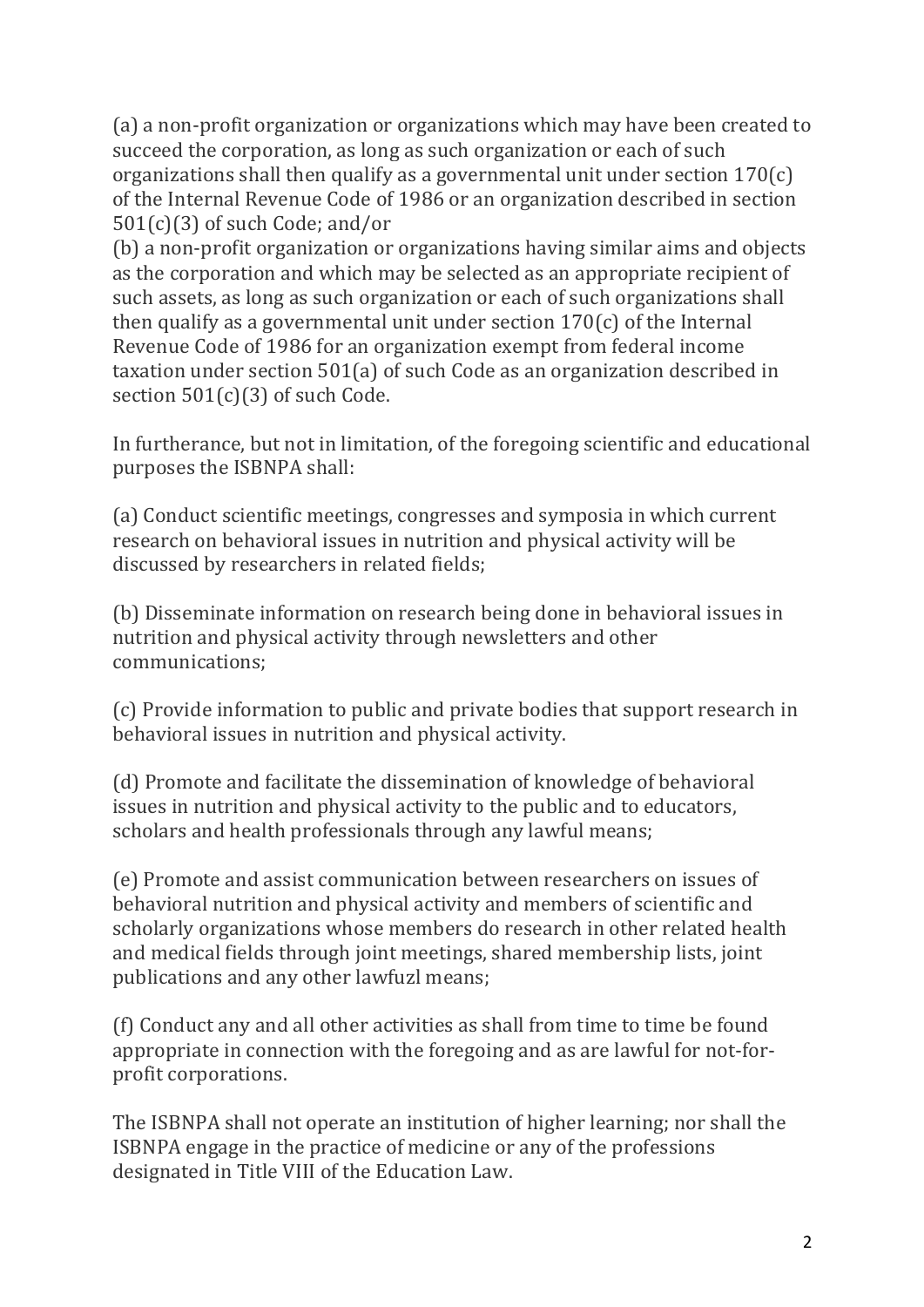# III MEMBERS

# **Section 1. Members.**

Membership shall be open to all people interested in the purposes of the ISBNPA. A schedule of dues shall be adopted by the Executive Committee. The schedule shall be reviewed at the beginning of each fiscal year or when deemed appropriate by the Executive Committee.

## **Section 2. Membership Classes.**

There will be three classes of membership:

(a) Regular Members are individuals who are professionally active in the area of behavioral issues in nutrition and physical activity and/or conducted or conduct research into behavioral issues in nutrition and physical activity These Members are entitled to vote and hold office.

(b) Student Members are individuals who are students (full or part-time) in undergraduate or graduate degree programs (up to 12 months after the date of their doctoral degree). Student Members are entitled to hold one officer position and to vote

(c) Early Career Researchers Members are individuals who have completed their doctoral degree to the equivalent to full five years. Early Career Researchers Members are entitled to hold one officer position and to vote.

## **Section 3. Determination of Membership.**

A prospective regular or student member shall submit an application for membership via the ISBNPA website. The Executive Committee shall have complete discretion to accept or reject any application, to determine the class or classes of membership for which a candidate is eligible and to set and revise the criteria for membership.

## **Section 4. Members in Good Standing.**

Members shall continue to be Members in good standing as long as they pay annual dues or other assessments levied by the Executive Committee.

# IV ANNUAL GENERAL MEETING OF THE **MEMBERS**

**Section 1. Meetings.**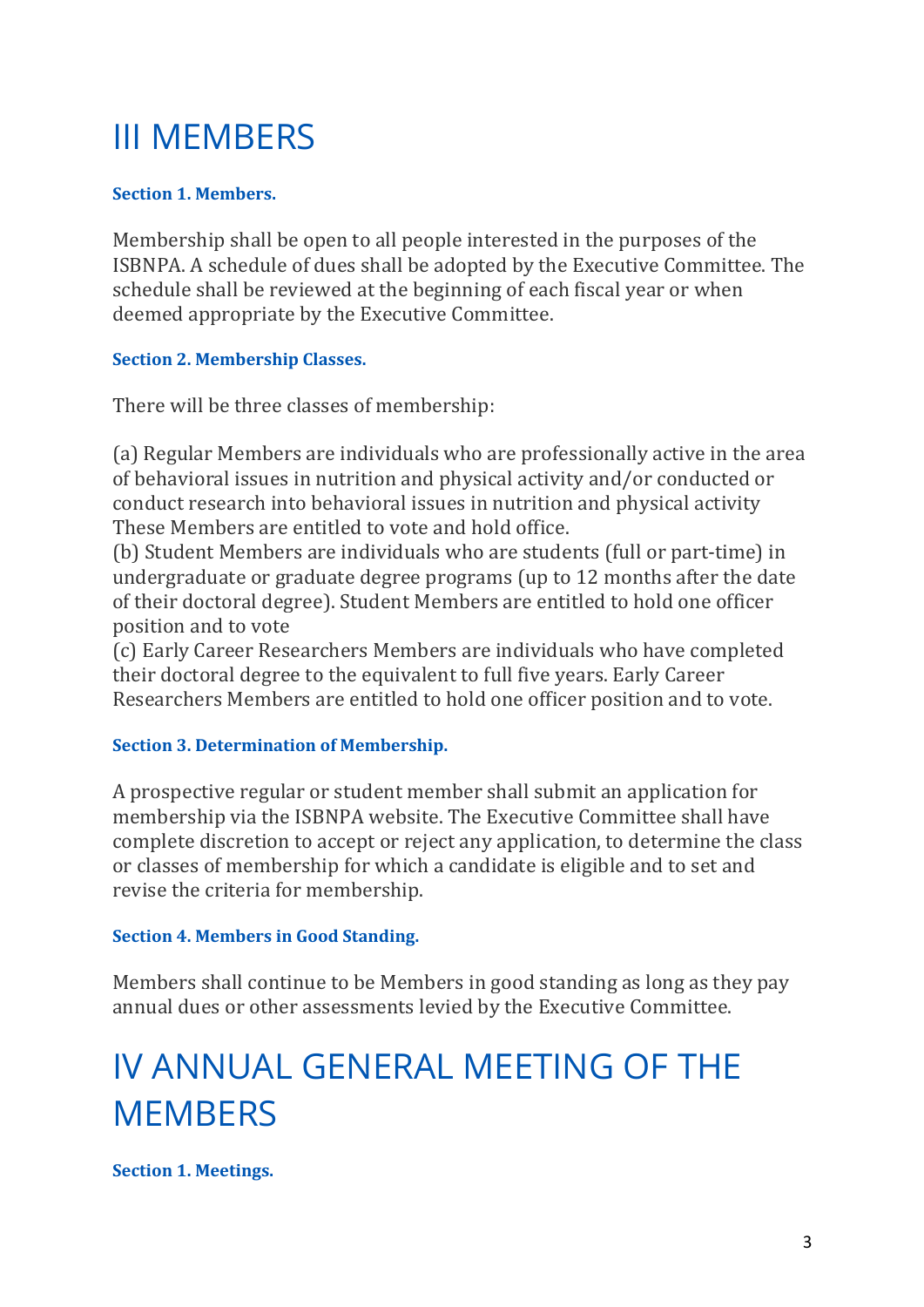The Members of the ISBNPA will meet at least once a year. The Annual General Meeting of the Members will be held each year at a date, time and place to be fixed by the Executive Committee. The date, time and place shall be set at least 60 days before the meeting. Special meetings shall be held whenever called by the Executive Committee or the President.

#### **Section 2. Notice of Meetings.**

Written notice of the date, time and place of any meeting shall be given to each member entitled to vote at such meeting by mailing or emailing the notice or posting the notice on the Corporation's website, not less than ten nor more than fifty days before the date of the meeting. Notice of special meetings shall indicate the purpose for which they are called and the person or persons who called the meeting.

#### **Section 3. Ouorum.**

A quorum shall consist of 20 Members entitled to vote or one tenth of the voting membership of the ISBNPA, whichever is lesser. In the absence of a quorum, a majority of the Members present and entitled to vote present may adjourn the meeting.

#### **Section 4. Organization of Meetings.**

The President shall preside at all meeting of Members. In the absence of the President, the Past-President shall preside. In the absence of the President and the Past-President, the President-Elect shall preside. The Secretary of the ISBNPA shall act as Secretary at all meetings of the Members, but in the absence of the Secretary, the presiding officer may appoint any person to act as Secretary of the meeting. Meetings will be conducted according to Robert's Rules of Order.

#### **Section 5. Voting.**

At any meeting of the Members, each present Regular member in good standing will be entitled to one vote. A member must have had his or her application approved by the Secretary at least two weeks prior to the annual membership meeting and subsequently been approved by the Executive Committee in order to be eligible to vote at that annual membership meeting. Upon demand of any member, any vote of the Members shall be by secret ballot. Proxy voting is not allowed for any action other than the amendment of these By-Laws.

#### **Section 6. Voting by Mail, Electronic Mail or Fax.**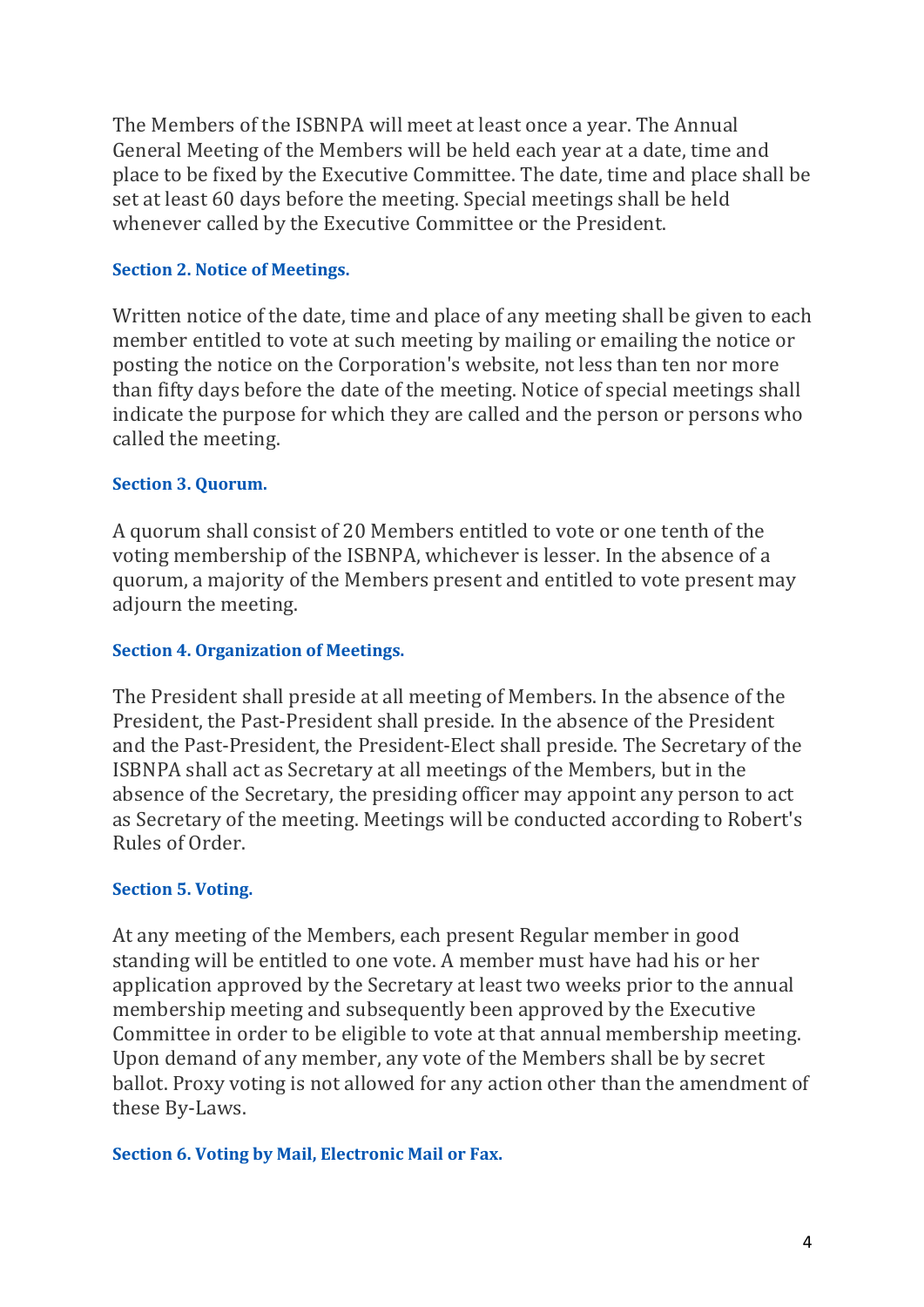The Executive Committee may authorize members to vote by mail, electronic mail or fax on the election of Executive Committee members and officers or on any other matter that the members may vote on.

# V EXECUTIVE COMMITTEE

# **Section 1. Powers.**

The Executive Committee shall have general power to control and manage the affairs of the ISBNPA in accordance with the purposes and limitations set forth in the certificate of incorporation.

(a) The fiscal year of the ISBNPA shall be determined by the Executive Committee.

# **Section 2. Eligibility.**

Regular Members in good standing who are at least eighteen years of age are eligible to serve as Members of the Executive Committee.

# **Section 3. Number and Classes of Executive Committee Members.**

The Executive Committee shall have no more than 15 members. The number of officers will change every other year between:

(a) Four officers - President-elect (serving a one year term), President (serving the second year of a two-year term), Secretary and Treasurer; (b) Three officers - President (serving the first year of a two-year term), Secretary and Treasurer.

The Members-at-Large will range from 7 to 11, depending on the Executive Committee priorities, for a three-year term. The Members-at-Large will be divided into three groups whose terms expire in successive years. The Members-at-Large will include a Student Representative and an Early Career Researcher Representative that will be elected for a two-year term.

Members-at-Large will include at least one representative from each geographical region of the world. These regions are Africa, Asia, Europe, Oceania, North America, and South America or the Caribbean.

The nominations committee will strive to have nominees representing the regions for which its representative term is ending during the electoral process.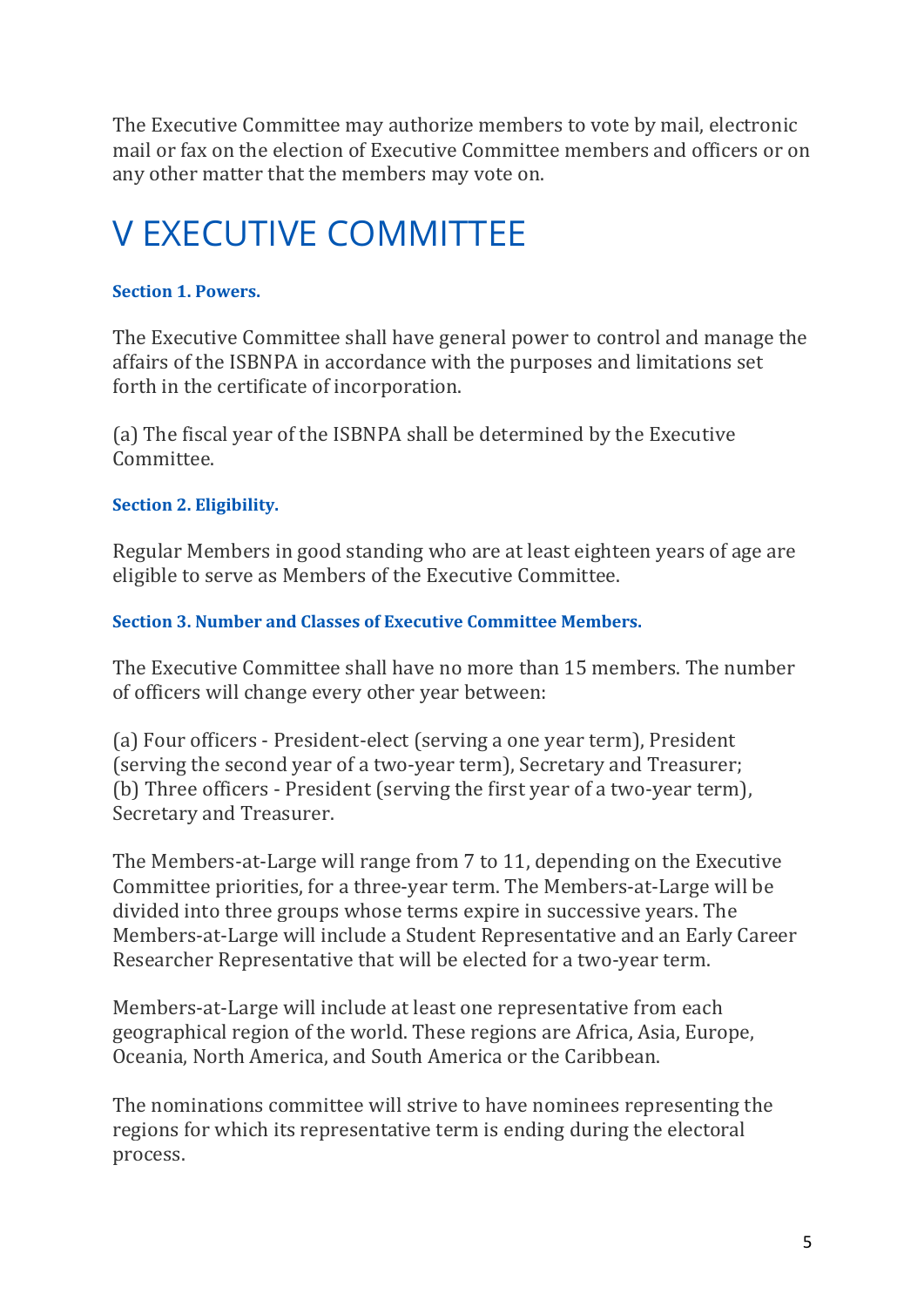The votes will be stratified so that at least one of these regions' representatives is elected (for example, person A from Africa may have fewer votes than one from South America or the Caribbean and be elected if there is no African representation in the EC).

All members of the Executive Committee will have full voting rights on the Executive Committee. If the Executive Committee vote is tied, the President will make the final decision. All conflicts of interest professional, personal, or financial should be declared and the voting process for these resolved at the Executive Committee's discretion.

#### **Section 4. Election of Executive Committee.**

Voting will be by an electronic mail ballot or electronic survey. The Secretary or his/her proxy, 120 days prior to the Annual General Meeting of the Members, shall email to every voting member of the ISBNPA a ballot listing the slate of candidates for the Executive Committee. Each voting member may cast votes for as many candidates as there are seats open for election. The voting member must then return the ballot by means of an electronic message to the designated member of the Nominating Committee. The ballot can also be returned by fax.

Ballots must be received by the Secretary at least 90 days prior to the Annual General Meeting of the Members and before 5:00 PM on the last day designated for their receipt. A ballot counter chosen by the Nominating Committee shall count all of the ballots at least 80 days before the Annual General Meeting of the Members. The counts will be verified by another member designated by the Nominating Committee. The candidates receiving the largest number of votes shall be elected. The ballot counter shall inform the President and Secretary, who shall in turn inform the candidates. The names of the elected candidates will be made public at the Annual General Meeting of the Members.

The new Executive Committee will take office at the end of the Annual General Meeting of the Members immediately following the election and shall continue in office until their successors shall have been elected and taken office, or until their death, resignation or removal. The ballots shall be kept by the Secretary and remain available for inspection for six months after they have been counted.

## **Section 5. Succession.**

Executive Committee Members may serve no more than two successive terms in the same role, but they may be reelected after a one-year hiatus from the Executive Committee.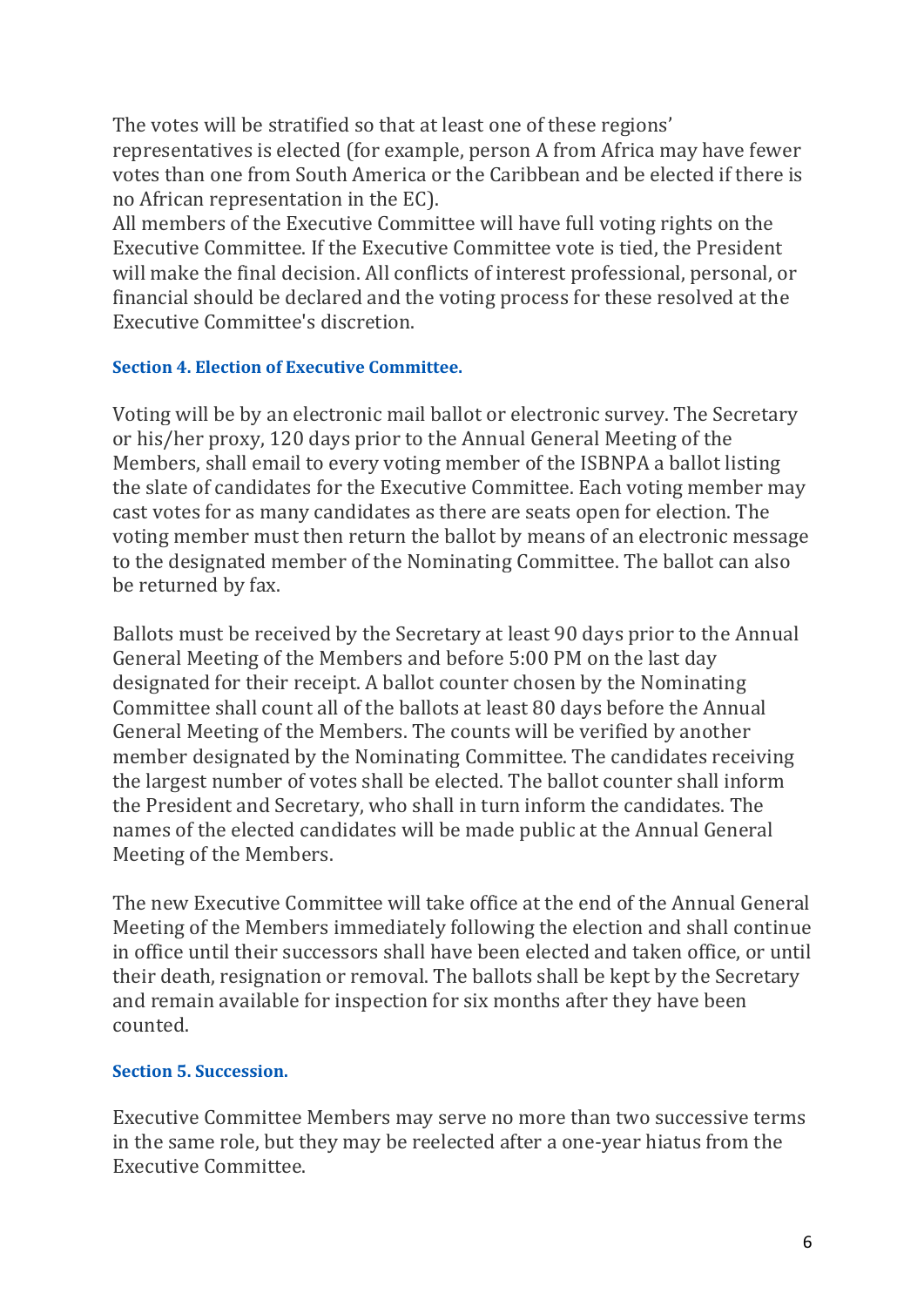#### **Section 6. Removal before Termination of Office.**

An Executive Committee Member may be removed, with cause, by a vote of two thirds of the Members present at a business meeting of the ISBNPA. An Executive Committee Member may also be removed by a vote of three quarters of the other Executive Committee Members then in office, provided the Executive Committee Member has been given written notice of removal and the reasons therefore, and provided the Executive Committee Member has had a hearing before the Executive Committee.

#### **Section 7. Vacancies.**

The Executive Committee shall fill any vacancy in the Executive Committee by selecting a candidate from the list of nominees from the previous election or from the list of Regular Members should the list of nominees be exhausted. At the next annual election replacements shall be elected for the unexpired terms by the same procedures as stipulated for the ordinary election of the Executive Committee Members. The replacement Executive Committee Member shall serve only until the next Annual Membership Meeting, and until his or her successor is elected.

#### **Section 8. Executive Committee Meetings.**

The Executive Committee shall hold an Annual Meeting before the Annual Membership Meeting and at other times and places that it deems necessary. Three Executive Committee Members can request the President to call a special Executive Committee Meeting. The President must convene that meeting within one month.

#### **Section 9. Notice of Meetings.**

Notice of the place, date and hour of any Executive Committee meeting shall be given to each Executive Committee Member personally, by telephone, by electronic mail or by mailing the notice by first class mail, postage prepaid, or by personal delivery, not less than fourteen and no more than fifty days before the date of the meeting. Notice of a meeting need not be given to any Executive Committee Member who submits a signed waiver of notice whether before or after the meeting, or who attends the meeting without protesting prior thereto or at its commencement, the lack of notice to him or her.

#### **Section 10. Quorum.**

A quorum of the Executive Committee shall consist of a majority of the entire Executive Committee.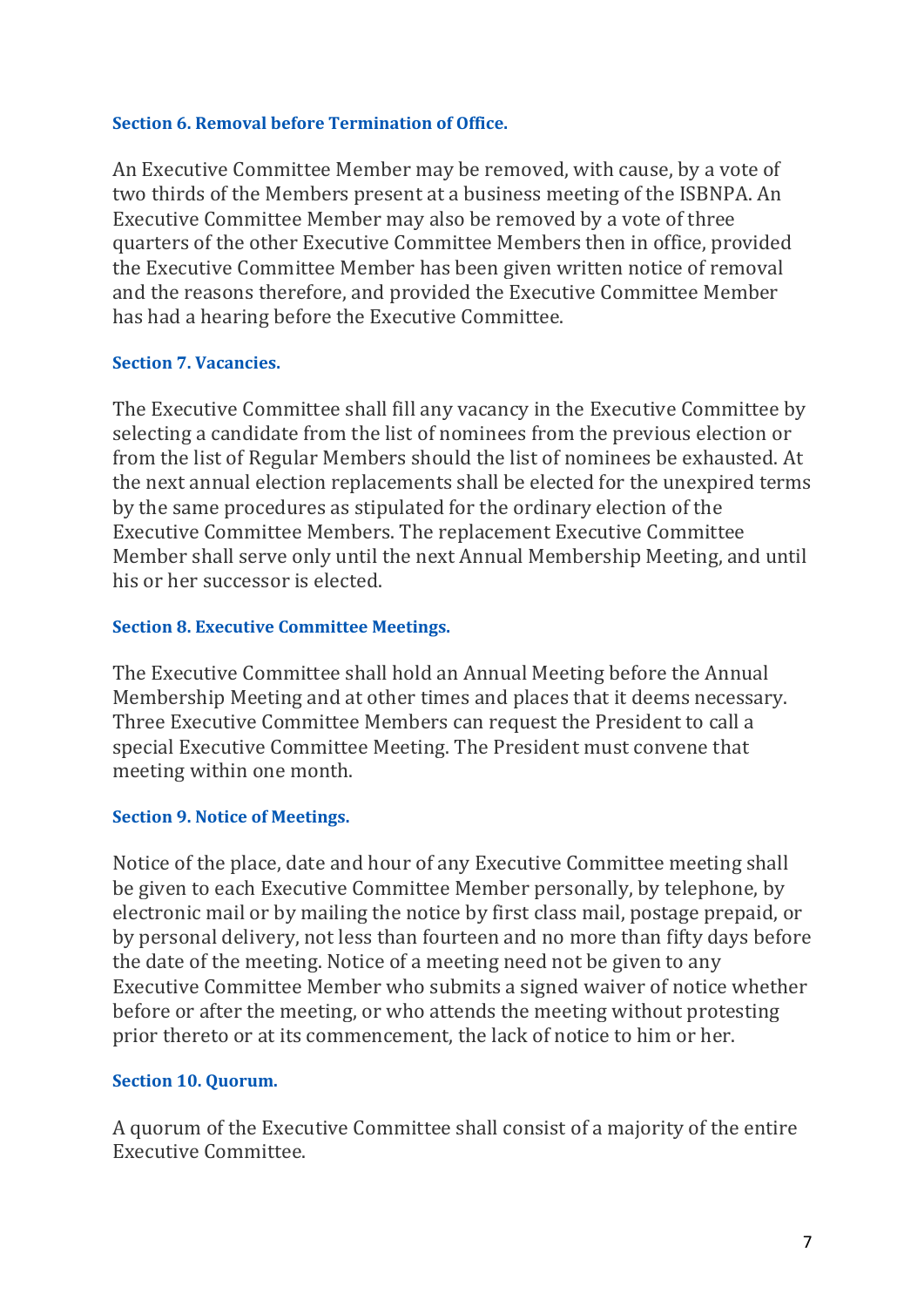#### **Section 11. Action by the Executive Committee.**

At any meeting of the Executive Committee at which a quorum is present, a vote of the majority of Executive Committee Members present at the time of the vote shall be the Act of the Executive Committee. All conflicts of interest professional, personal or financial should be declared and the voting process for these resolved at the Executive Committee's discretion. Participation of one or more Executive Committee Members by conference telephone or like means allowing all persons participating in the meeting to hear each other at the same time shall constitute presence at the meeting.

Any action required or permitted by the Executive Committee or by any committee thereof may be taken without a meeting if all Members of the Executive Committee consent in writing to the adoption of a resolution authorizing the action. The resolution and the written consents shall be filed with the minutes of the proceedings of the Executive Committee.

# VI OFFICERS

## **Section 1. Officers.**

The officers of the ISBNPA shall be a President, a President-Elect, a Past-President, a Secretary and a Treasurer.

## **Section 2. Eligibility.**

Regular Members in good standing who are of at least twenty-five years of age are eligible to serve as officers.

## **Section 3. Terms of Officers.**

The term of President shall consist of two years (beginning in the election of 2014). The term of President-Elect shall be one vear and the terms of Treasurer and Secretary shall be three years and they may be re-elected for no more than two consecutive terms. The President-Elect may be elected for a single term only, and may not be re-elected for the same office in successive years. The President-Elect automatically becomes President at the end of the Annual General Meeting of the Members.

The term of the Treasurer shall be four years and may be re-elected for no more than two consecutive terms. The Treasurer position will be voted in the third year of the incumbent Treasurer. If re-elected, a new term will start one year after. If not re-elected, the incoming officer shall have a one-year Treasurer-Elect term, for a single term only. During this term, the Treasurer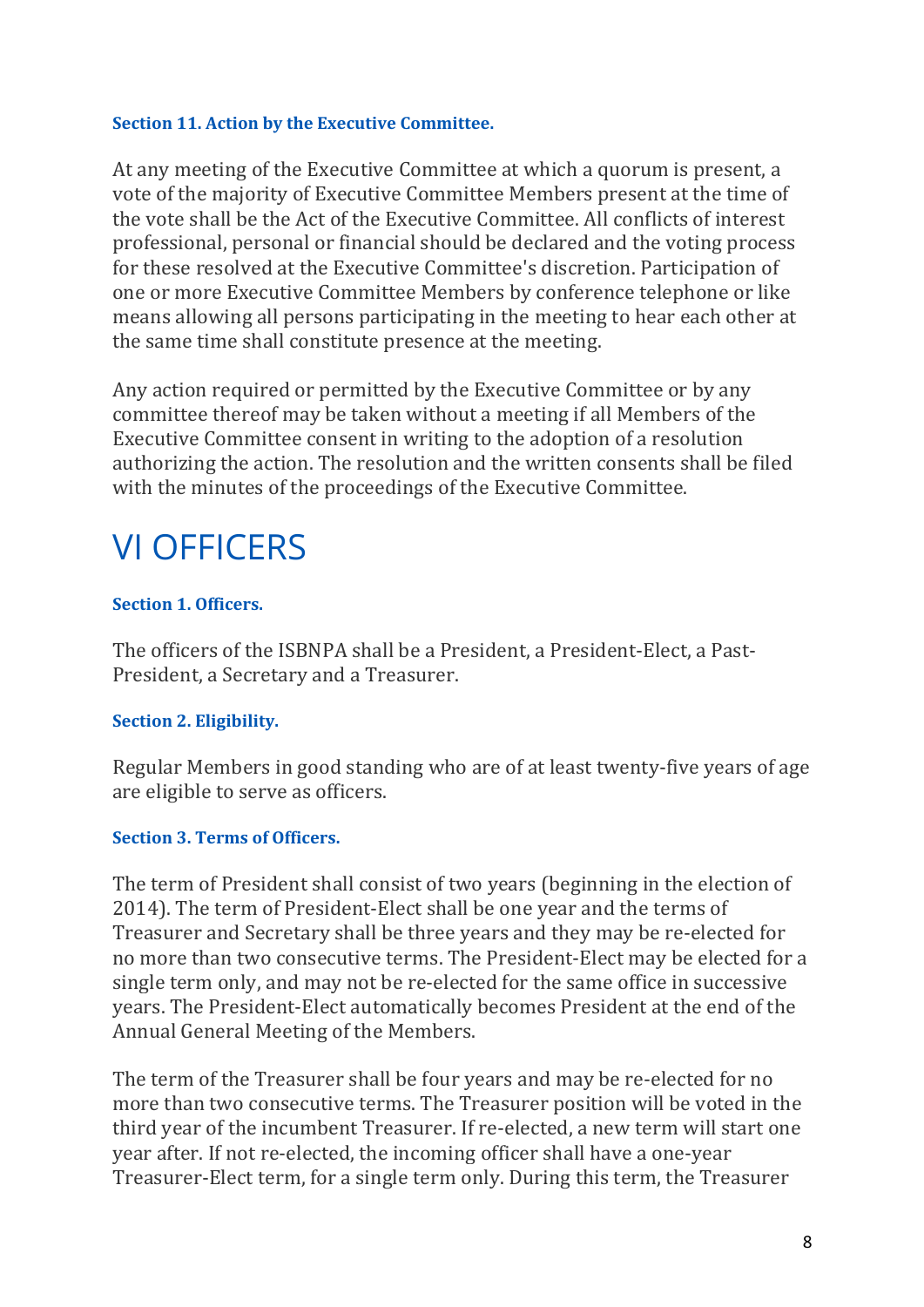and the Treasurer-Elect shall work closely to ensure a smooth transition of the treasurer duties. The Treasurer-Elect automatically becomes Treasurer at the end of the Annual General Meeting of the Members. **Section 4. Election and Term of Office.** 

Elections for President-Elect, Secretary and Treasurer-Elect shall be by electronic mail ballot, conducted at the same time and in the same manner as elections for Executive Committee Members, with each voting member entitled to cast one vote for each open office.

The new officers shall take office at the end of the Annual Membership Meeting immediately following the election and shall continue in the office until their successors have been elected and taken office, or until their death, resignation or removal. The ballots shall remain available for inspection for six months after they have been counted.

The position for Treasurer or Treasurer-Elect shall be available only for ISBNPA members with United States citizenship to allow for access to the ISBNPA bank accounts based in this country.

#### **Section 5. Removal of Officers.**

Any officer may be removed, with cause, by a vote of the Members entitled to vote present at a special or Annual Meeting of the Members. The Executive Committee, by a written vote of three-quarters of the other Executive Committee Members, may, with cause, suspend an officer's authority to act as an officer.

#### **Section 6. Vacancies.**

Should the office of President become vacant, prior to the end of the term, the President-Elect shall become President and serve the remainder of the unexpired term as well as the succeeding term. Should the position of President-Elect become vacant, after a new President-Elect has been elected and before the Annual Membership Meeting, the newly elected President-Elect shall assume office. Should the position of President-Elect become vacant before a new President-Elect designate shall be able to assume office, the Executive Committee shall elect an Executive Committee Member to serve until the end of the term. In the event the office of Secretary or Treasurer becomes vacant, prior to the end of the term, the Executive Committee shall elect an Executive Committee Member to serve until the end of the term.

#### **Section 7. President: Powers and Duties.**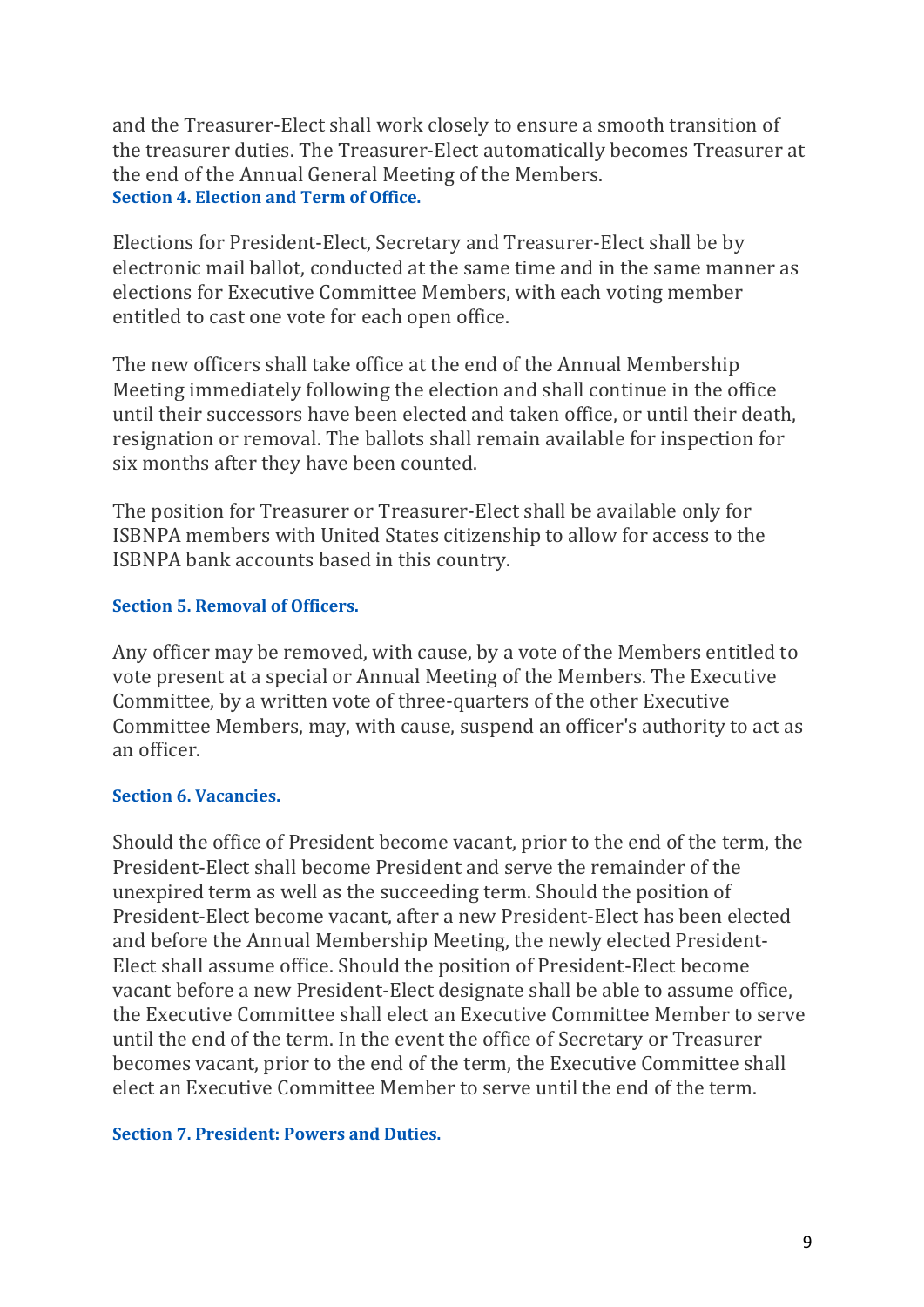The President has the authority to sign alone, unless the Executive Committee shall specifically require an additional signature, in the name of the ISBNPA all contracts and other legal documents authorized either generally or specifically by the Executive Committee. The President shall be the chief executive officer of the ISBNPA, shall preside at meetings of the Executive Committee and of the Members, shall be responsible for executing policies determined by the Executive Committee, shall act as spokesperson for the ISBNPA and shall see that all orders and resolutions of the Executive Committee are put into effect. The President shall present or have presented a summary of the actions of the Executive Committee over the past year at the Annual Membership Meeting. The Past-President and President-Elect shall assist the President and shall substitute for the President when necessary. The Past-President shall take precedence over the President-Elect in substituting for the President. These officers shall also perform such duties as shall from time to time be assigned by the Executive Committee.

#### **Section 8. Secretary: Powers and Duties.**

The Secretary shall keep all written records of the organization, especially minutes of meetings and official correspondence of the Executive Committee. The Secretary shall disseminate all written notices of meetings and other mailings, such as ballots or votes for amendment. The Secretary shall substitute for the President, if neither the President-Elect nor the Past-President is available. The Secretary shall also perform such other duties as shall from time to time be assigned by the Executive Committee.

#### **Section 9. Treasurer: Power and Duties.**

The Treasurer has the authority to sign alone, unless the Executive Committee shall specifically require an additional signature, in the name of The ISBNPA all contracts and other legal documents authorized either generally or specifically by the Executive Committee. The Treasurer shall keep or cause to be kept full and accurate accounts of receipts and disbursements of The ISBNPA and shall deposit or cause to be deposited all monies and other valuable effects of The ISBNPA in such banks or depositories as the Executive Committee may designate. At the Annual Meeting of the Executive Committee and whenever else required by the Executive Committee, he or she shall render a state of The ISBNPA accounts. He or she shall at all reasonable times exhibit The ISBNPA books or accounts to any officer or Executive Committee Member of The ISBNPA and shall perform all duties incident to the position of Treasurer subject to the control of the Executive Committee, and shall, when required, give such security for the faithful performance of his or her duties as the Executive Committee may determine.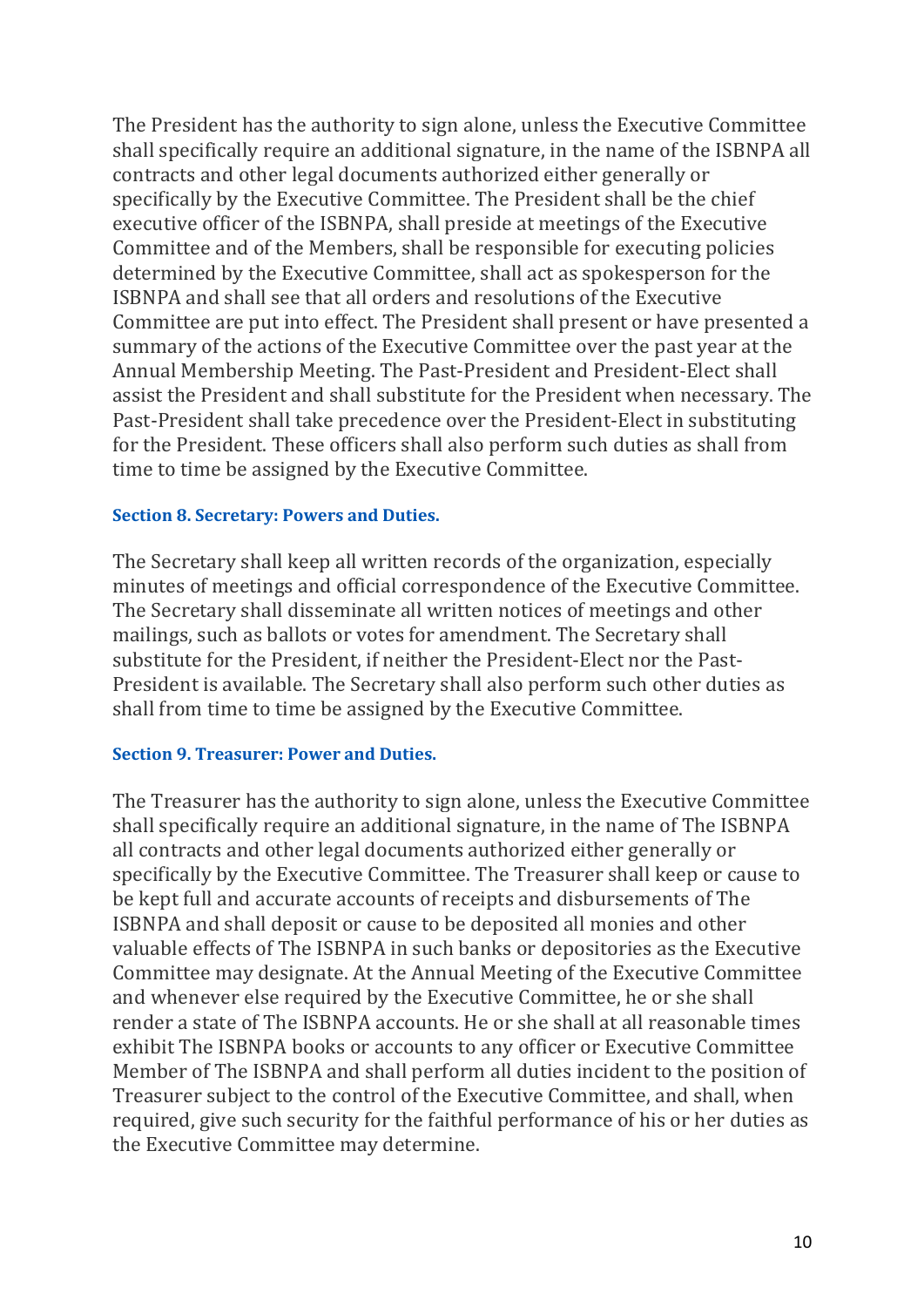The Treasurer shall be responsible for maintaining current membership lists and for the preparation of a detailed annual financial report to be presented to the Executive Committee at the Annual Membership Meeting. The annual financial report will contain all information required by the Not-for-Profit Corporation Law of the state where ISBNPA is registered.

# **Section 10.**

Fellows of the International Society of Behavioral Nutrition and Physical Activity (FISBNPA). The Executive Committee can elect members of ISBNPA who have achieved noteworthy accomplishments for the Society as 'Fellows of ISBNPA'. Nominees for the Fellows must meet the following criteria:

(a) Be a current ISBNPA member

(b) Have been actively involved in ISBNPA for  $>$  5 years

(c) Have served ISBNPA in more than one of the following roles:

i. Officer within the Executive Committee (president, secretary, treasurer); ii. Chair or prominent member of the local organising committee of an ISBNPA annual meeting;

iii. Member of the Editors team of the IJBNPA (the ISBNPA Journal); and/or iv. Chair of one of the committees or subcommittees of ISBNPA.

Fellows may be nominated by the Nominating Committee every year. The Executive Committee votes on the nominees, and awardees are decided by a majority of EC members. Fellows are allowed to indicate that they are 'Fellows of the International Society of Behavioral Nutrition and Physical Activity' with FISBNPA following their name and credentials.

# VII COMMITTEES

## **Section 1. Committees.**

The Executive Committee shall appoint, each year, committees of the corporation to meet strategic and operational needs of the Society. Each Committee shall be chaired by an Executive Committee Member. Members should be appointed by the chair and approved by the Executive Committee; all committee must be current ISBNPA members. The Corporation will maintain a registered office and registered agent in Texas. The Executive Committee may change the registered office and the registered agent as permitted in the Texas Non-Profit Corporation Act.

## **Section 2. Nominating Committee.**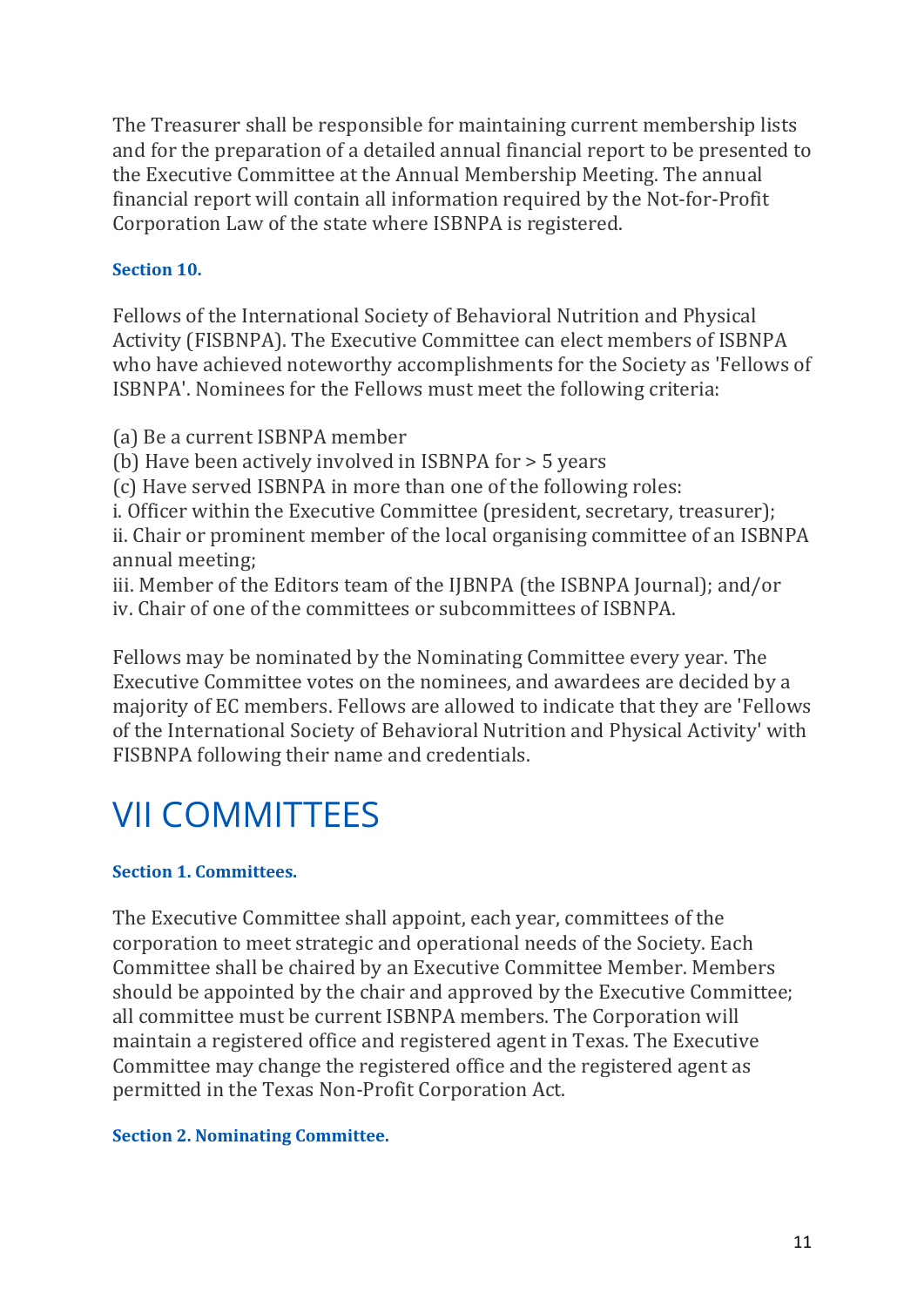The Nomination Committee shall consist of a designated Member-at-Large, who shall be chair, and four persons appointed by the chair and approved by the Executive Committee to serve a one-year term. It is recommended that most or all of the committee consist of ISBNPA Fellows. After the first Annual General Meeting of the Members, the Nominating Committee will select the first slate of officers for ISBNPA to serve terms specified in the By-Laws. A slate of candidates for the Executive Committee (Members-at-Large) and for the Officers shall be prepared annually according to the terms of office for the members of the Executive Committee and Officers, specified in the By-Laws, from the roll of Regular Members by the Nominating Committee, obtained from the Treasurer ninety days before the Annual General Meeting. Except as provided below, a slate of no more than four candidates shall be prepared for each open Officer's position, and a slate of no more than three candidates shall be prepared to fill each open seat on the Executive Committee for Membersat-Large. The slate shall take into consideration the representation of scientific disciplines and geographical distribution of Members and the suggestions of Members made by a nominating petition, circulated by the secretary not less than 180 days before the Annual General Meeting of the Members Meeting. Completed nominating petitions shall be received by the chair of the Nominating Committee not less than 150 days before the Annual General Meeting of the Members to be considered by the Nominating Committee.

Any candidate who is endorsed for nomination by a Member entitled to vote shall automatically be placed on the ballot. If greater than seven candidates for the Executive Committee (i.e. Members-at-Large) or greater than four candidates for any officer position are endorsed by a Member entitled to vote, the slate for that position shall be composed entirely of all of the candidates so endorsed.

The Nominating Committee shall submit its slate to the Secretary for email ballot not less than 130 days before the Annual General Meeting of the Members.

#### **Section 3. Standing Committees.**

The Executive Committee may designate from among the Members other standing committees, each of which, to the extent provided in the resolution establishing the committee shall have all the authority of the Executive Committee, except that it may not: submit actions to the Members of the ISBNPA that require Members' approval, fill vacancies in the Executive Committee or in any committee, fix compensation for serving on the Executive Committee or any committee, amend or repeal by-laws, adopt new by-laws, or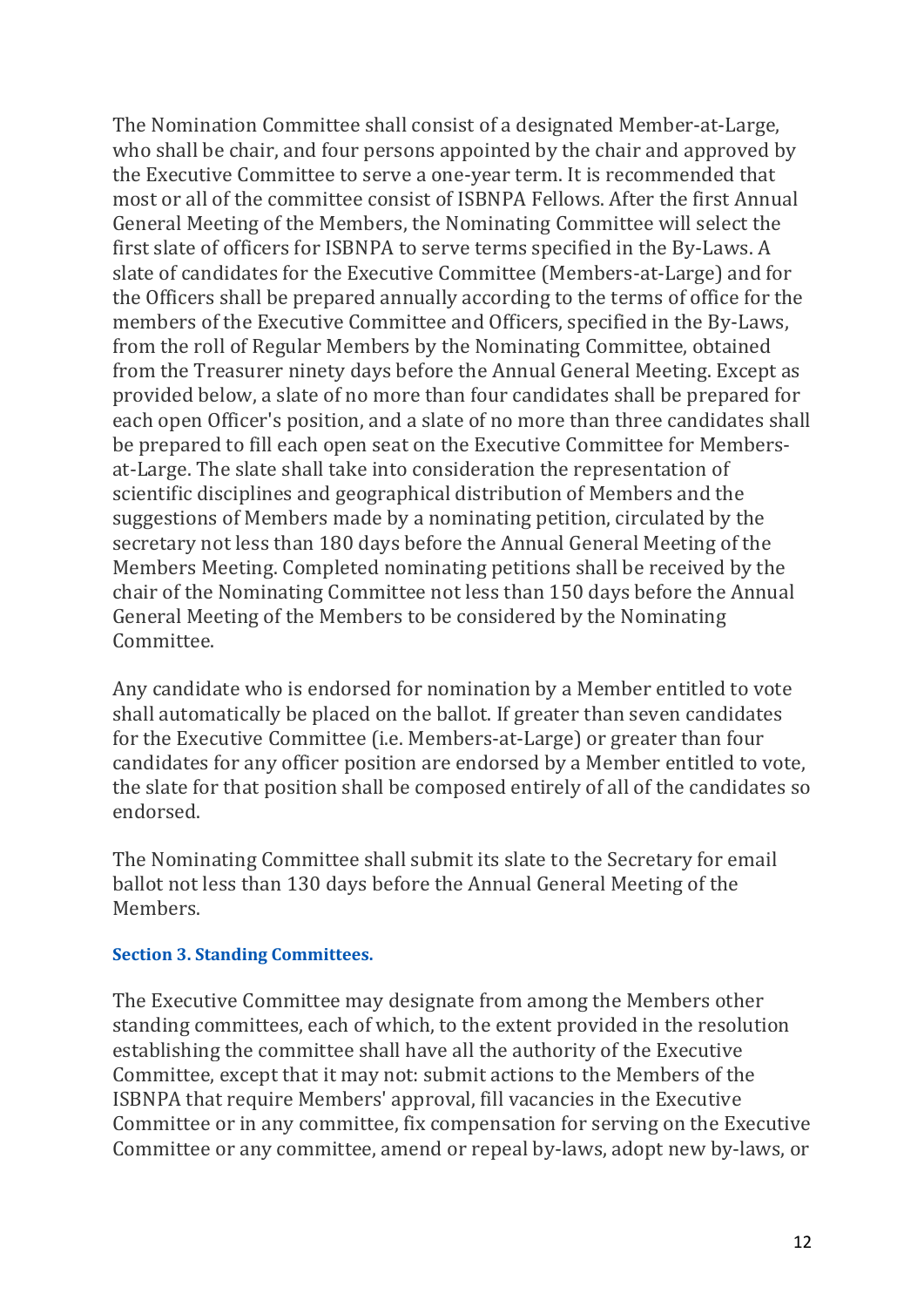amend or repeal any resolution of the Executive Committee which by its terms shall not be so amendable or repealable.

## **Section 4. Reports.**

Each committee shall give a brief report of its activities at the Annual General Meeting of the Member and at other times when it is so directed by the Executive Committee. A copy of each report will be filed by the Secretary in the ISBNPA archives.

#### **Section 5. Chair and Vice-Chair.**

One member of each committee will be designated as the committee chair, and another member of each committee will be designated as the vice-chair. The chair shall be a member of the Executive Committee as outlined in Article 7 Sections 1-2. The chair will call and preside at all meetings of the committee. When the chair is absent, cannot act, or refuses to act, the vice-chair will perform the chair's duties. When the vice-chair acts for the chair, the vicechair has all the powers of, and is subject to all restrictions on, the chair.

#### **Section 6. Notice of Meetings.**

Written or electronic notice of a committee meeting will be delivered to each member of a committee not less than seven nor more than 30 days before the date of the meeting. The notice will state the place, day, and time of the meeting, and the purpose or purposes fo which it called.

## **Section 7. Quorum.**

One-half of the number of committee members constitutes a quorum for transacting business at any meeting of the committee. The committee members present at a duly called or held meeting at which a quorum is present may continue to transact business even if enough committee members leave the meeting so that less than a quorum remains. However, no action may be approved without the vote of at least a majority or the number of committee members required for a quorum. If a quorum is never present at any time during a meeting, the chair may adjourn and reconvene the meeting once without further notice. In committees where fewer than three members are able to vote (e.g. due to conflicts of interest), or where there is a tie vote, the final decision on any proposed action requiring a vote will be deferred to the Executive Committee.

## **Section 8. Rules.**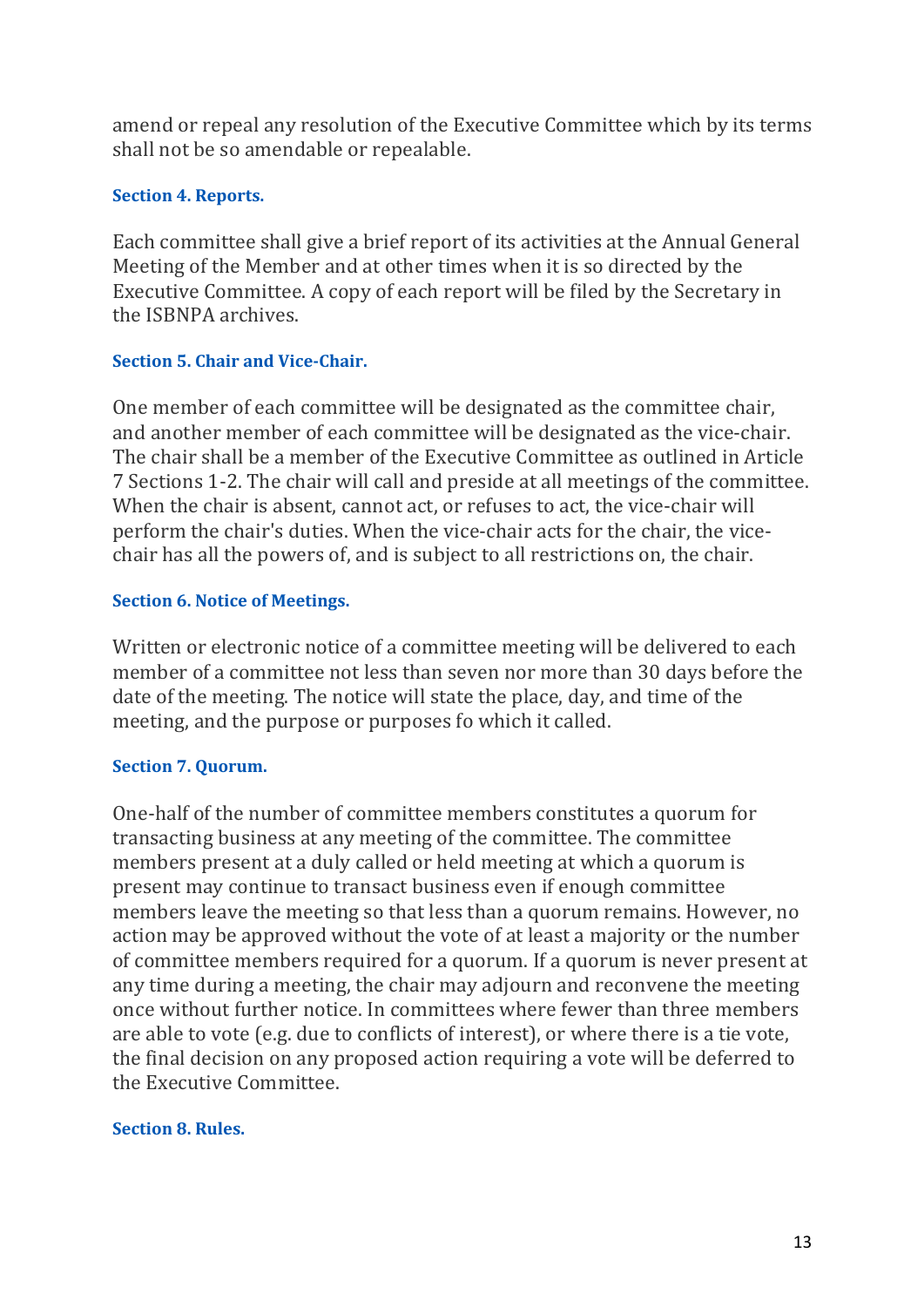Each committee may adopt its own rules, consistent with these By-laws or with other rules that may be adopted by the Executive Committee.

# VIII TRANSACTIONS OF CORPORATION

#### **Section 1. Contracts.**

The Executive Committee may authorize any officer or agent of the Corporation to enter into a contract or execute and deliver any instrument in the name of, and on behalf of, the Corporation. This authority may be limited to a specific contract or instrument, or it may extend to any number and type of possible contracts and instruments.

#### **Section 2. Deposits.**

All the Corporation's funds will be deposited to the credit of the Corporation in banks, trust companies, or other depositories that the Executive Committee selects.

#### **Section 3. Gifts.**

The Executive Committee may accept, on the Corporation's behalf, any contribution, gift, bequest, or devise for the general purposes or for any special purpose of the Corporation. The Executive Committee may make gifts and give charitable contributions not prohibited by these By-laws, the articles of incorporation, state law, and provisions set out in federal tax law that must be complied with to maintain the Corporation's federal and state tax status.

#### **Section 4. Potential Conflicts of Interest.**

The Corporation may not make any loan to an Executive Committee member or officer of the Corporation. A member, Executive Committee member, officer, or committee member of the Corporation may lend money to and otherwise transact business with the Corporation except as otherwise provided by these By-laws, the articles of incorporation, and applicable laws. Such a person transacting business with the Corporation has the same rights and obligations relating to those matters as other persons transacting business with the Corporation. The Corporation may not borrow money from or otherwise transact business with a member, Executive Committee member, officer, or committee member of the Corporation unless the transaction is described fully in a legally binding instrument and is in the Corporation's best interests. The Corporation may not borrow money from or otherwise transact business with a member, Executive Committee member, officer, or committee member of the Corporation without full disclosure of all relevant facts and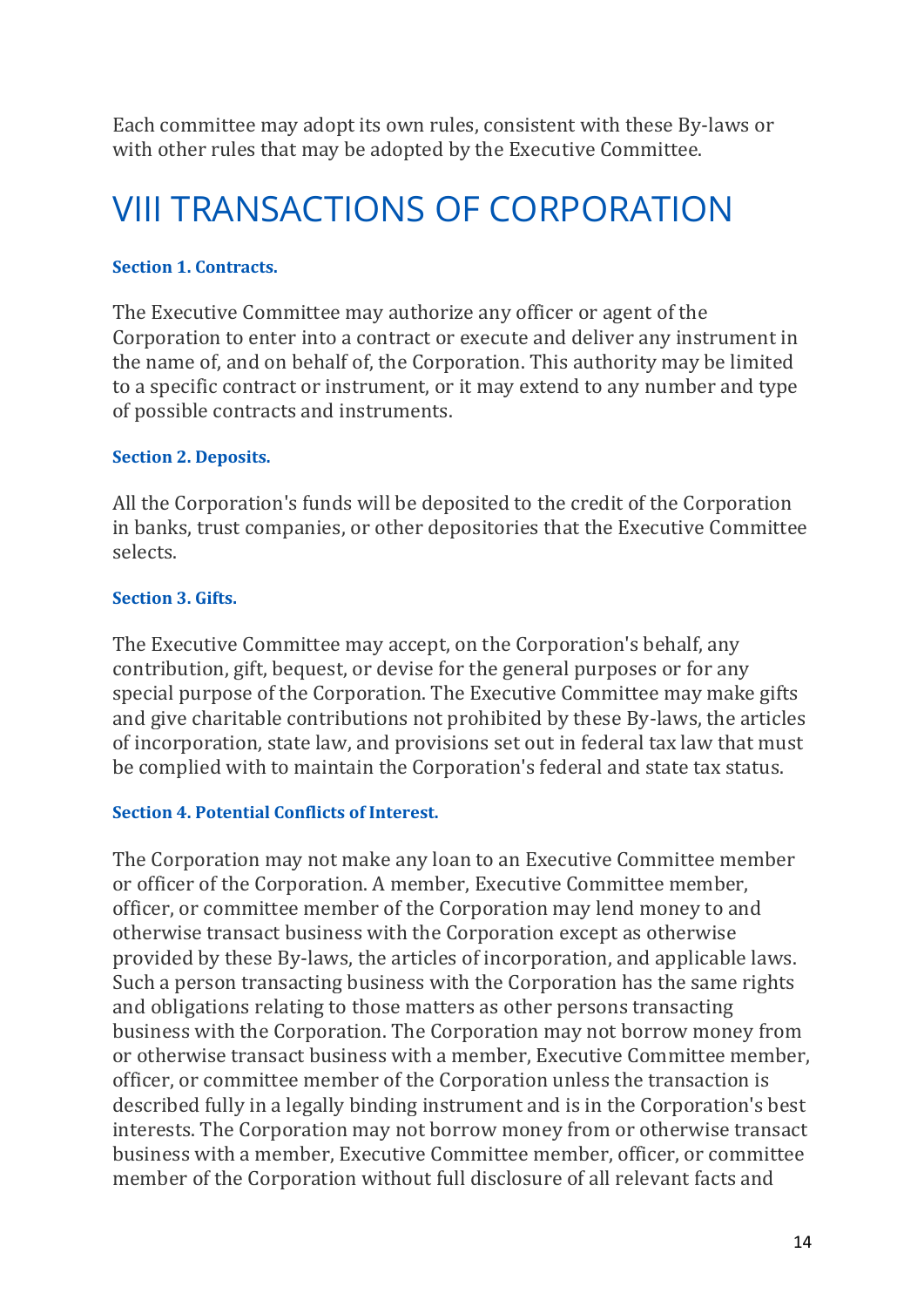without the Executive Committee's or the members' approval, not including the vote of any person having a personal interest in the transaction.

# **Section 5. Prohibited Acts.**

As long as the Corporation exists, and except with the Executive Committee's or the members' prior approval, no member, director, officer, or committee member of the Corporation may:

(a) Do any act in violation of these By-laws or a binding obligation of the Corporation.

(b) Do any act with the intention of harming the Corporation or any of its operations.

(c) Do any act that would make it impossible or unnecessarily difficult to carry on the Corporation's intended or ordinary business.

(d) Receive an improper personal benefit from the operation of the Corporation.

(e) Use the Corporation's assets, directly or indirectly, for any purpose other than carrying on the Corporation's business.

(f) Wrongfully transfer or dispose of Corporation property, including intangible property such as good will.

 $(g)$  Use the Corporation's name (or any substantially similar name) or any trademark or trade name adopted by the Corporation, except on behalf of the Corporation in the ordinary course of its business.

(h) Disclose any of the Corporation's business practices, trade secrets, or any other information not generally known to the business community to any person not authorized to receive it.

# IX OFFICE AND BOOKS

## **Section 1. Office.**

The office of The ISBNPA shall be located at such place as the Executive Committee may from time to time determine. The Corporation will maintain a registered office and registered agent in Texas. The Executive Committee may change the registered office and the registered agent as permitted in the Texas Non-Profit Corporation Act.

## **Section 2. Books.**

The Corporation will keep correct and complete books and records of account. The books and records include: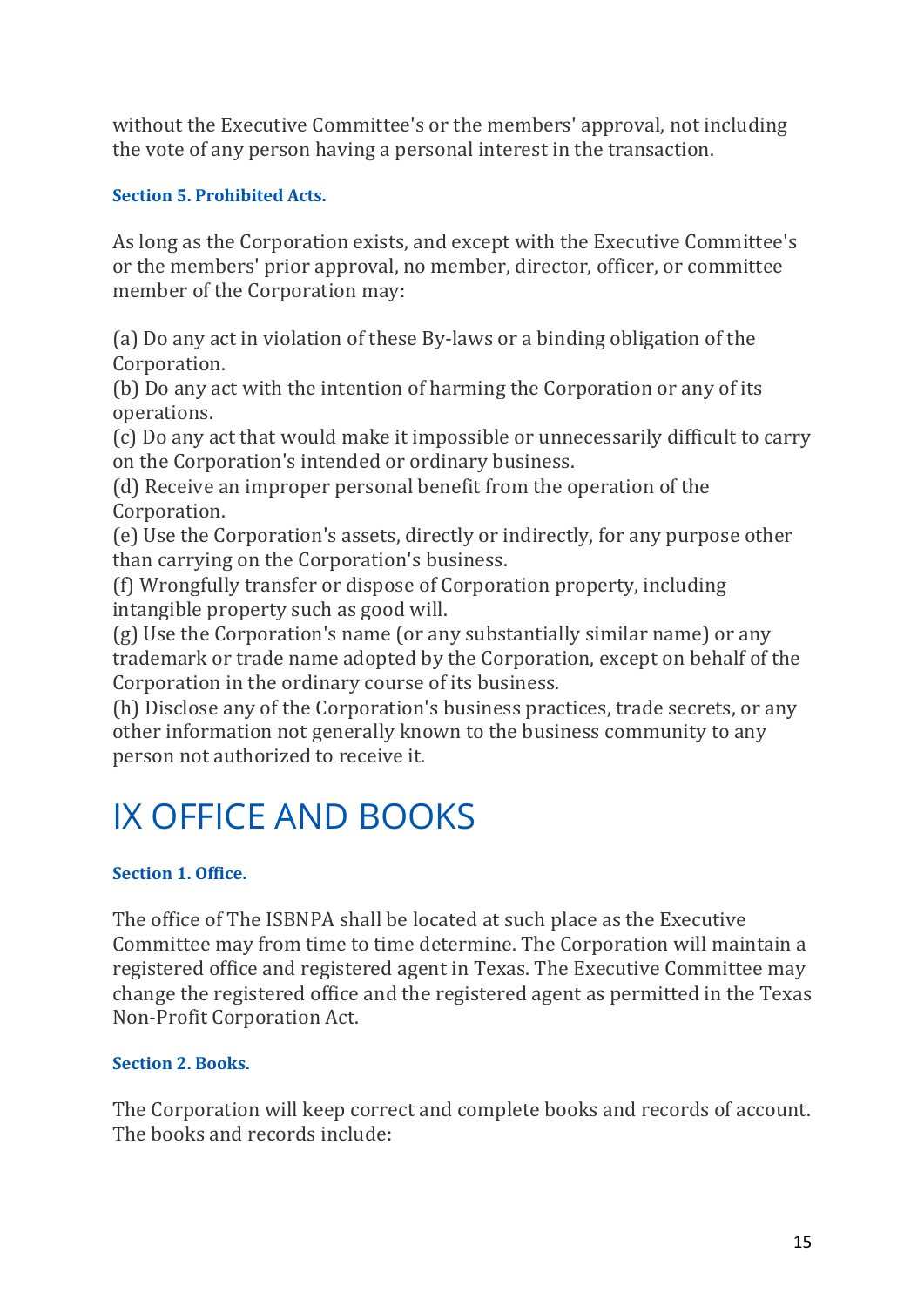(a) A file-endorsed copy of all documents filed with the Texas Secretary of State relating to the Corporation, including but not limited to the articles of incorporation, and any articles of amendment, restated articles, articles of merger, articles of consolidation, and statement of change of registered office or registered agent.

(b) A copy of all by-laws, including these By-laws, and any amended versions or amendments to them.

(c) Minutes of the proceedings of the members, Executive Committee, and committees having any of the authority of the Executive Committee.

(d) A list of the names and addresses of the members, Executive Committee members, officers, and any committee members of the Corporation.

(e) A financial statement showing the Corporation's assets, liabilities, and net worth at the end of the three most recent fiscal years.

(f) A financial statement showing the Corporation's income and expenses for the three most recent fiscal years.

(g) All rulings, letters, and other documents relating to the Corporation's federal, state, and local tax status.

(h) The Corporation's federal, state, and local tax information or income tax returns for each of the Corporation's three most recent tax years.

# **Section 3. Inspection and Copying.**

Any member, director, officer, or committee member of the Corporation may inspect and receive copies of all the corporate books and records required to be kept under the by-laws. Such a person may, by written request, inspect or receive copies if he or she has a proper purpose related to his or her interest in the Corporation. He or she may do so through his or her attorney or other duly authorized representative. The inspection may take place at a reasonable time, no later than five working days after the Corporation receives a proper written request. The Executive Committee may establish reasonable copying fees, which may cover the cost of materials and labor but may not exceed one dollar per page. The Corporation will provide requested copies of books or records no later than five working days after receiving a proper written request.

# **Section 4. Audits.**

Any member may have an audit conducted of the Corporation's books. That member bears the expense of the audit unless the members vote to authorize payment of audit expenses. The member requesting the audit may select the accounting firm to conduct it. A member may not exercise these rights so as to subject the Corporation to an audit more than once in any fiscal year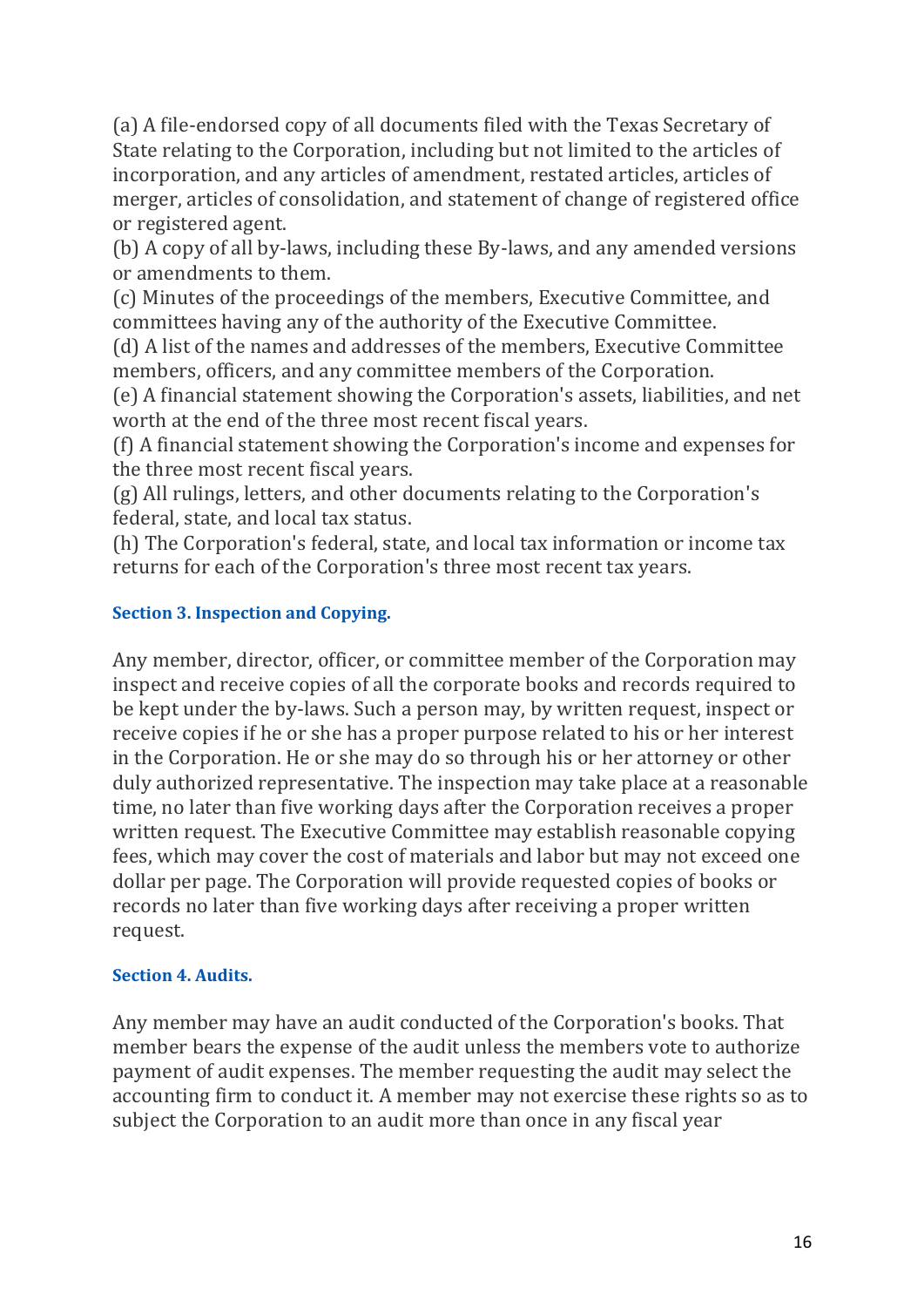# X FISCAL YEAR

The Corporation's fiscal vear will begin on the first day of January and end on the last day in December in each year.

# XI INDEMNIFICATION

# **Section 1**

When Indemnification is Required, Permitted, and Prohibited

(a) The Corporation will indemnify a director, officer, member, committee member, employee, or agent of the Corporation who was, is, or may be named defendant or respondent in any proceeding as a result of his or her actions or omissions within the scope of his or her official capacity in the Corporation. For the purposes of this article, an agent includes one who is or was serving at the Corporation's request as a director, officer, partner, venturer, proprietor, trustee, partnership, joint venture, sole venturer, proprietor, trustee, partnership, joint venture, sole proprietorship, trust, employee-benefit plan, or other enterprise.

(b) The Corporation will indemnify a person only if he or she acted in good faith and reasonably believed that his or her conduct was in the Corporation's best interests. In case of a criminal proceeding, the person may be indemnified only if he or she has no reasonable cause to believe that the conduct was unlawful. The Corporation will not indemnify a person who is found liable to the Corporation or is found liable to another on the basis of improperly receiving a personal benefit from the Corporation. A person is conclusively considered to have been found liable in relation to any claim, issue, or matter if the person has been adjudged liable by a court of competent jurisdiction and all appeals have been exhausted. Termination of a proceeding by judgment, order, settlement, conviction, or on a plea of nolo contendere or its equivalent does not necessarily preclude indemnification by the Corporation.

(c) The Corporation will pay or reimburse expenses incurred by a director, officer, member, committee member, employee, or agent of the Corporation in connection with the person's appearance as a witness or other participation in a proceeding involving or affecting the Corporation when the person is not a named defendant or respondent in the proceeding.

(d) In addition to the situations otherwise described in this paragraph, the Corporation may indemnify director, officer, member, committee member, employee, or agent of the Corporation to the extent permitted by law. However, the Corporation will not indemnify any person in any situation in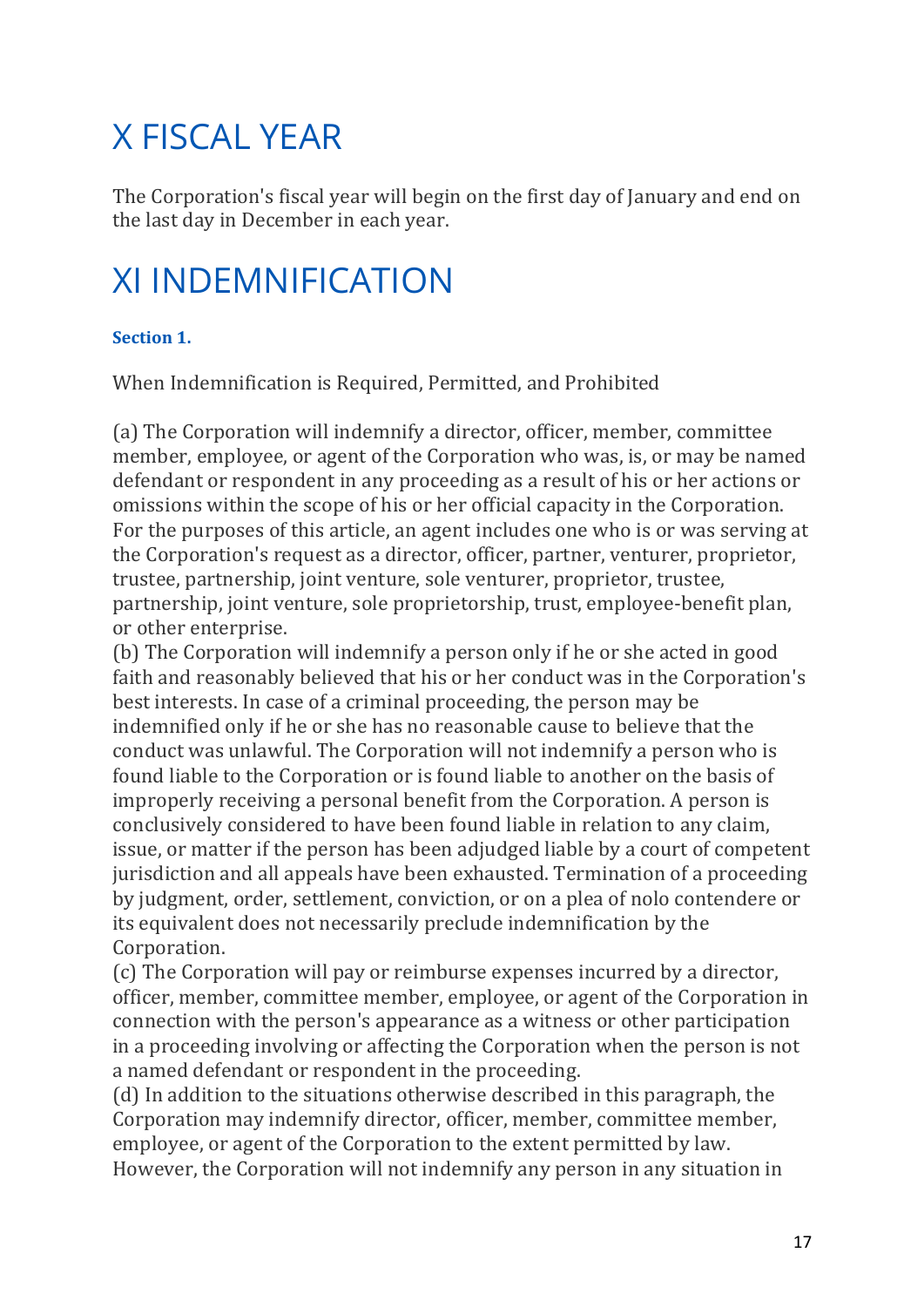which indemnification is prohibited by paragraph  $10.01(a)$ , above. (e) The corporation may advance expenses incurred or to be incurred in the defense of a proceeding to a person who might be eventually be entitled to indemnification, even though there has been no final disposition of the proceeding. Advancement of expenses may occur only when the procedural conditions specified in paragraph  $10.03(c)$ , below, have been satisfied. Furthermore, the Corporation will never advance expenses to a person before final disposition of a proceeding if the person is a named defendant or respondent in any proceeding brought by the Corporation or one or more members or if the person is alleged to have improperly received a personal benefit or committed other willful or intentional misconduct.

# **Section 2. Extent and Nature of Indemnity.**

The indemnity permitted under these By-laws includes indemnity against judgments, penalties, (including excise and similar taxes), fines, settlements, and reasonable expenses (including attorney's fees) actually incurred in connection with the proceeding. If the proceeding was brought by or on behalf of the Corporation, the indemnification is limited to reasonable expenses actually incurred by the person in connection with the proceeding.

# **Section 3. Procedures Relating to Indemnification Payments.**

(a) Before the Corporation may pay any indemnification expenses (including attorney's fees), the Corporation must specifically determine that indemnification is permissible, authorize indemnification, and determine that expenses to be reimbursed are reasonable, except as provided in subparagraph (c), below. The Corporation may make these determinations and decisions by any one of the following procedures:

i. Majority vote of a quorum consisting of Executive Committee members who, at the time of the vote, are not named defendants or respondents in the proceeding.

ii. If such a quorum cannot be obtained, by a majority vote of a committee of the Executive Committee, designated to act in the matter by a majority vote of all Executive Committee members, consisting solely of two or more Executive Committee members who at the time of the vote are not named defendants or respondents in the proceeding.

iii. Determination by special legal counsel selected by the Executive Committee by the same vote as provided in sub-subparagraphs (i) or (ii), above, or if such a quorum cannot be obtained and such committee cannot be established, by a majority vote of all Executive Committee members. iv. Majority vote of members, excluding Executive Committee members or other members who are named defendants or respondents in the proceeding. (b) The Corporation will authorize indemnification and determine that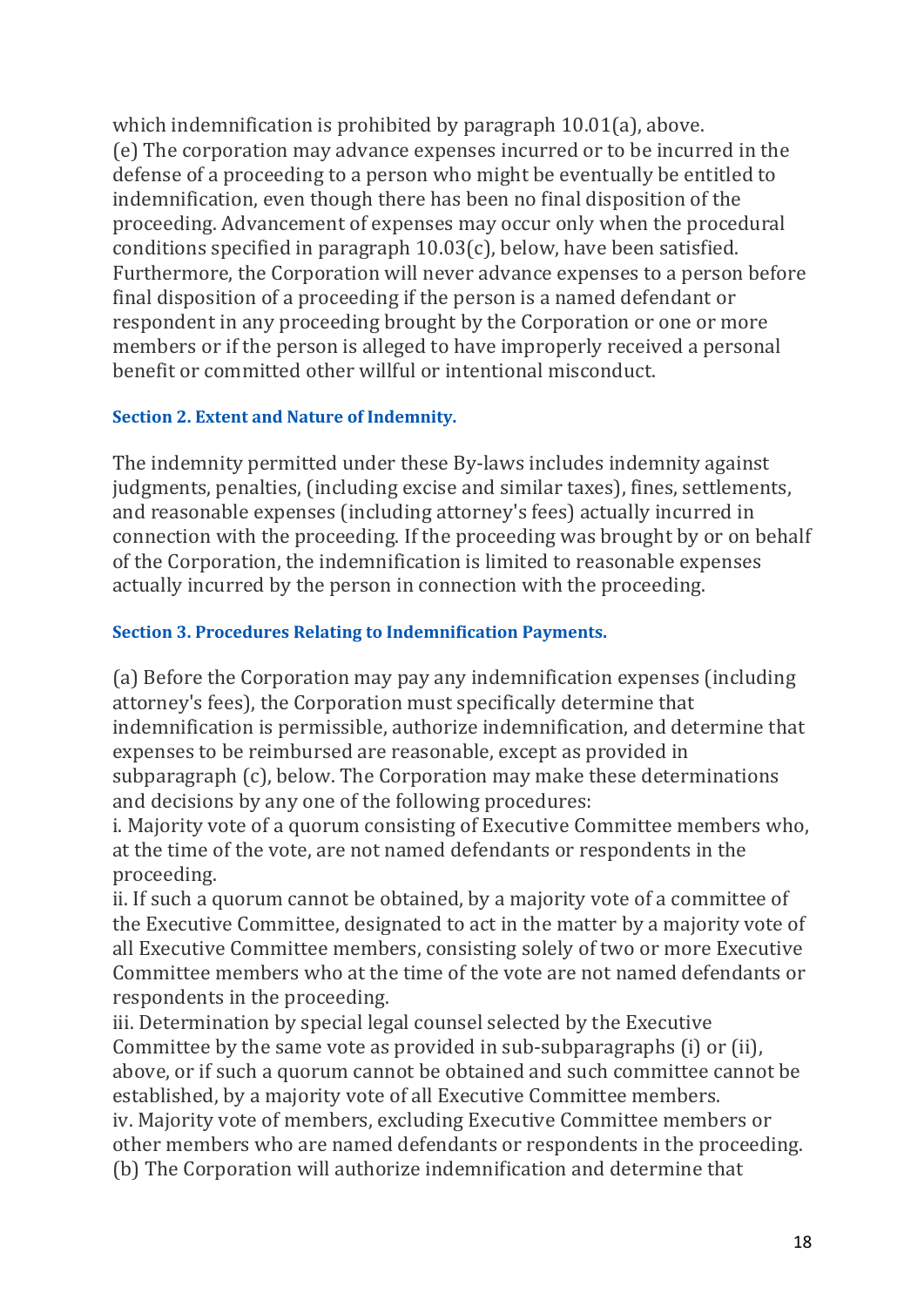expenses to be reimbursed are reasonable in the same manner that it determines whether indemnification is permissible. If special legal counsel determines that indemnification is permissible, authorization of indemnification and determination of reasonableness of expenses will be made as specified by subparagraph  $(a)(iii)$ , above, governing selection of special legal counsel. A provision contained in the articles of incorporation, or a resolution of members or the Executive Committee that requires the indemnification permitte by paragraph 10.01, above, constitutes sufficient authorization of indemnification even though the provision may not have been adopted or authorized in the same manner as the determination that in the same manner as the determination that indemnification is permissible. (c) The Corporation will advance expenses before final disposition of a proceeding only after it determines that the facts then known would not preclude indemnification. The determination that the facts then known to those making the determination would not preclude indemnification and authorization of payment will be made in the same manner as a determination that indemnification permissible under subparagraph (a), above. In addition to this determination, the Corporation may advance expenses only after it receives a written affirmation and undertaking from the person to receive the advance. The person's written affirmation will state that he or she has met the standard of conduct necessary for indemnification under these By-laws. The written undertaking will provide for repayment of the amounts advanced by the Corporation if it is ultimately determined that the person has not met the requirements for indemnification. The undertaking will be an unlimited general obligation of the person, but it need not be secured and may be accepted without reference to financial ability to repay.

(d) Any indemnification or advance of expenses will be reported in writing to the Corporation's members. The report will be made with or before the notice or waiver of notice of the next membership meeting, or with or before the next submission to members of a consent to action without a meeting. In any case, the report will be sent within the 12-month period immediately following the date of the indemnification or advance.

# XII NOTICES

## **Section 1. Notice by Mail or Telegram.**

Any notice required or permitted by these By-laws to be given to a member, director, officer, or member of a committee of the Corporation may be given by mail or email. If mailed, a notice is deemed delivered when deposited in the mail addressed to the person at his or her address as it appears on the corporate records, with postage prepaid. If given by email, a notice is deemed delivered when sent and addressed to the person at his or her email address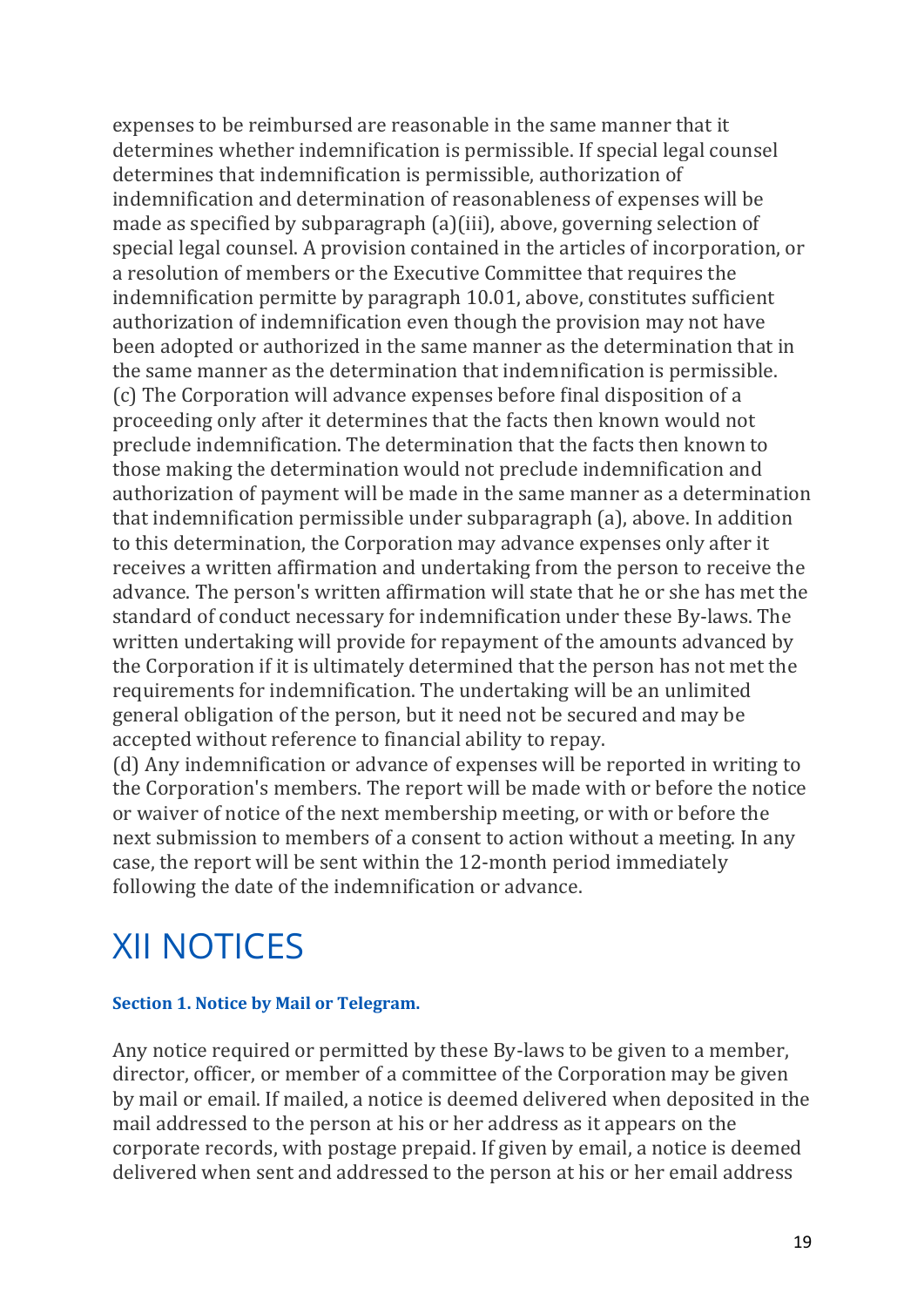as it appears on the corporate records. A person may change his or her address or email address in the corporate records by giving written notice of the change to the treasurer of the corporation.

#### **Section 2. Signed Waiver of Notice.**

Whenever any notice is required by law or under the articles of incorporation or these By-laws, a written waiver signed by the person entitled to receive such notice is considered the equivalent to giving the required notice. A waiver of notice is effective whether signed before or after the time stated in the notice being waived.

#### **Section 3. Waiving Notice by Attendance.**

A person's attendance at a meeting constitutes waiver of notice of the meeting unless the person attends for the express purpose of objecting to the transaction of any business because the meeting was not lawfully called or convened.

# XIII MISCELLANEOUS PROVISIONS

## **Section 1. Legal Authorities Governing Construction of By-laws.**

These By-laws will be construed under Texas law. All references in these Bylaws to statutes, regulations, or other sources of legal authority will refer to the authorities cited, or their successors, as they may be amended from time to time.

#### **Section 2. Legal Construction.**

To the greatest extent possible, these By-laws shall be construed to conform to all legal requirements and all requirements for obtaining and maintaining all tax exemptions that may be available to nonprofit corporations. If any bylaw provision is held invalid, illegal, or unenforceable in any respect, the invalidity, illegality, or unenforceability will not affect any other provision, and the by-laws will be construed as if they had not included the invalid, illegal, or unenforceable provision.

#### **Section 3. Headings.**

The headings used in the by-laws are for convenience and may not be considered in construing the by-laws.

#### **Section 4. Number.**